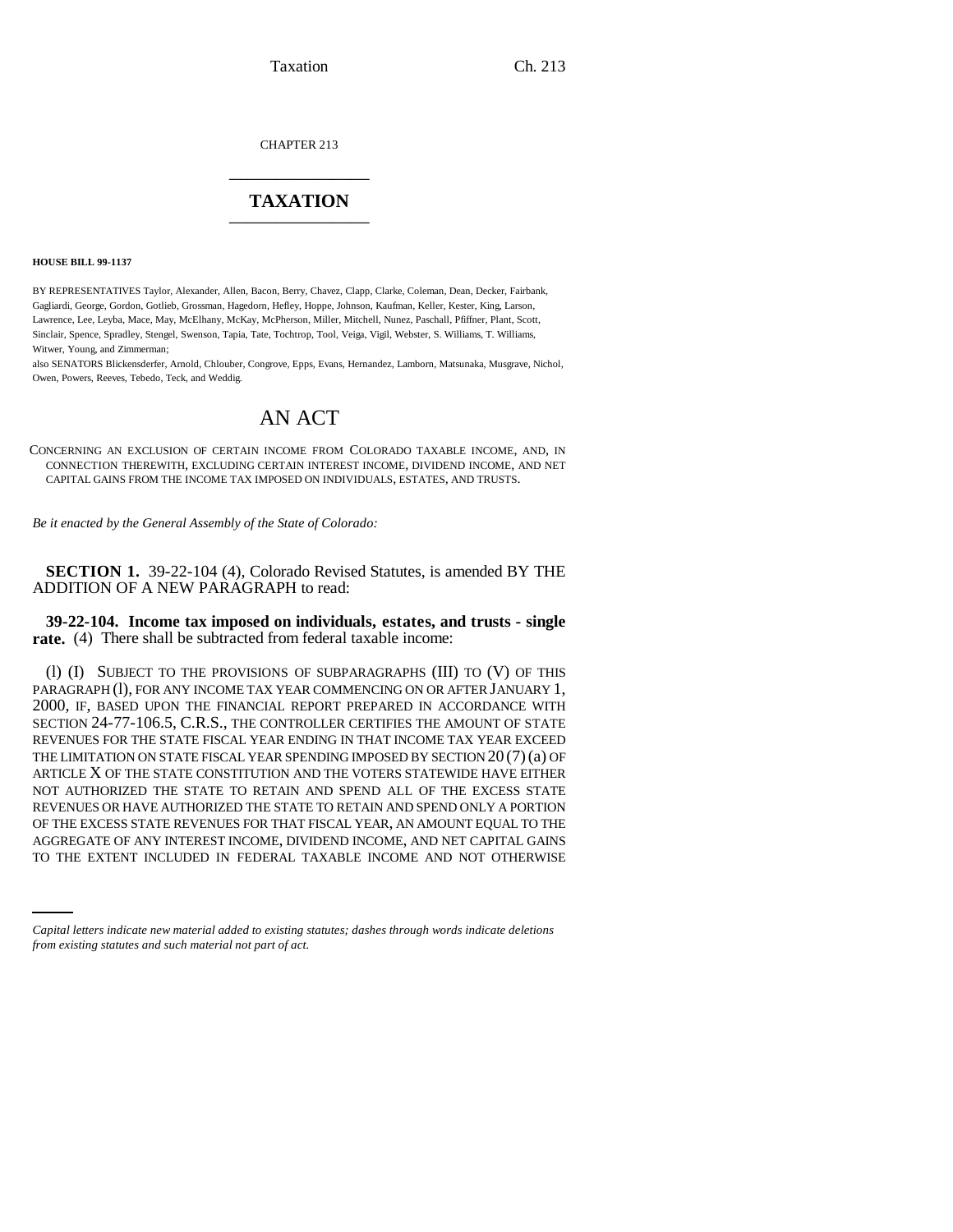### Ch. 213 Taxation

SUBTRACTED FROM FEDERAL TAXABLE INCOME PURSUANT TO THIS SUBSECTION (4) AND SECTION 39-22-518, BUT NOT TO EXCEED ONE THOUSAND TWO HUNDRED DOLLARS IN ANY TAXABLE YEAR. IN THE CASE OF TWO INDIVIDUALS FILING A JOINT RETURN OR A QUALIFIED INDIVIDUAL FILING AS A SURVIVING SPOUSE, THE AMOUNT SUBTRACTED FROM FEDERAL TAXABLE INCOME SHALL NOT EXCEED TWO THOUSAND FOUR HUNDRED DOLLARS IN ANY TAXABLE YEAR. FOR PURPOSES OF THIS PARAGRAPH (l), "NET CAPITAL GAINS" MEANS NET CAPITAL GAIN AS DEFINED IN SECTION 1222 (11) OF THE INTERNAL REVENUE CODE.

(II) ANY STATE INCOME TAX MODIFICATION ALLOWED PURSUANT TO THE PROVISIONS OF THIS PARAGRAPH (1) SHALL BE PUBLISHED IN RULES PROMULGATED BY THE EXECUTIVE DIRECTOR OF THE DEPARTMENT OF REVENUE IN ACCORDANCE WITH ARTICLE 4 OF TITLE 24, C.R.S., AND SHALL BE INCLUDED IN INCOME TAX FORMS FOR THAT TAXABLE YEAR.

(III) IF, BASED ON THE FINANCIAL REPORT PREPARED BY THE CONTROLLER IN ACCORDANCE WITH SECTION 24-77-106.5,C.R.S., THE CONTROLLER CERTIFIES THAT THE AMOUNT OF STATE REVENUES FOR ANY STATE FISCAL YEAR COMMENCING ON OR AFTER JULY 1, 1999, EXCEEDS THE LIMITATION ON STATE FISCAL YEAR SPENDING IMPOSED BY SECTION 20 (7) (a) OF ARTICLE X OF THE STATE CONSTITUTION FOR THAT FISCAL YEAR BY LESS THAN TWO HUNDRED TWENTY MILLION DOLLARS, AS ADJUSTED PURSUANT TO SUBPARAGRAPH (IV) OF THIS PARAGRAPH (l), THEN THE STATE INCOME TAX MODIFICATION AUTHORIZED BY SUBPARAGRAPH (I) OF THIS PARAGRAPH (l) SHALL NOT BE ALLOWED FOR THE INCOME TAX YEAR IN WHICH SAID STATE FISCAL YEAR ENDED.

(IV) (A) NO LATER THAN OCTOBER 1 OF ANY GIVEN CALENDAR YEAR COMMENCING ON OR AFTER JANUARY 1, 2000, THE EXECUTIVE DIRECTOR OF THE DEPARTMENT OF REVENUE SHALL ANNUALLY ADJUST THE DOLLAR AMOUNT SPECIFIED IN SUBPARAGRAPH (III) OF THIS PARAGRAPH (l) TO REFLECT THE RATE OF GROWTH OF COLORADO PERSONAL INCOME FOR THE CALENDAR YEAR IMMEDIATELY PRECEDING THE CALENDAR YEAR IN WHICH SUCH ADJUSTMENT IS MADE. FOR PURPOSES OF THIS SUB-SUBPARAGRAPH (A),"THE RATE OF GROWTH OF COLORADO PERSONAL INCOME" MEANS THE PERCENTAGE CHANGE BETWEEN THE MOST RECENT PUBLISHED ANNUAL ESTIMATE OF TOTAL PERSONAL INCOME FOR COLORADO, AS DEFINED AND OFFICIALLY REPORTED BY THE BUREAU OF ECONOMIC ANALYSIS IN THE UNITED STATES DEPARTMENT OF COMMERCE FOR THE CALENDAR YEAR IMMEDIATELY PRECEDING THE CALENDAR YEAR IN WHICH THE ADJUSTMENT IS MADE AND THE MOST RECENT PUBLISHED ANNUAL ESTIMATE OF TOTAL PERSONAL INCOME FOR COLORADO, AS DEFINED AND OFFICIALLY REPORTED BY THE BUREAU OF ECONOMIC ANALYSIS IN THE UNITED STATES DEPARTMENT OF COMMERCE FOR THE CALENDAR YEAR PRIOR TO THE CALENDAR YEAR IMMEDIATELY PRECEDING THE CALENDAR YEAR IN WHICH THE ADJUSTMENT IS MADE.

(B) UPON CALCULATING THE ADJUSTMENT OF SAID DOLLAR AMOUNT IN ACCORDANCE WITH SUB-SUBPARAGRAPH (A) OF THIS SUBPARAGRAPH (IV), THE EXECUTIVE DIRECTOR SHALL NOTIFY IN WRITING THE EXECUTIVE COMMITTEE OF THE LEGISLATIVE COUNCIL CREATED PURSUANT TO SECTION 2-3-301 (1), C.R.S., OF THE ADJUSTED DOLLAR AMOUNT AND THE BASIS FOR THE ADJUSTMENT. SUCH WRITTEN NOTIFICATION SHALL BE GIVEN WITHIN FIVE WORKING DAYS AFTER SUCH CALCULATION IS COMPLETED, BUT SUCH WRITTEN NOTIFICATION SHALL BE GIVEN NO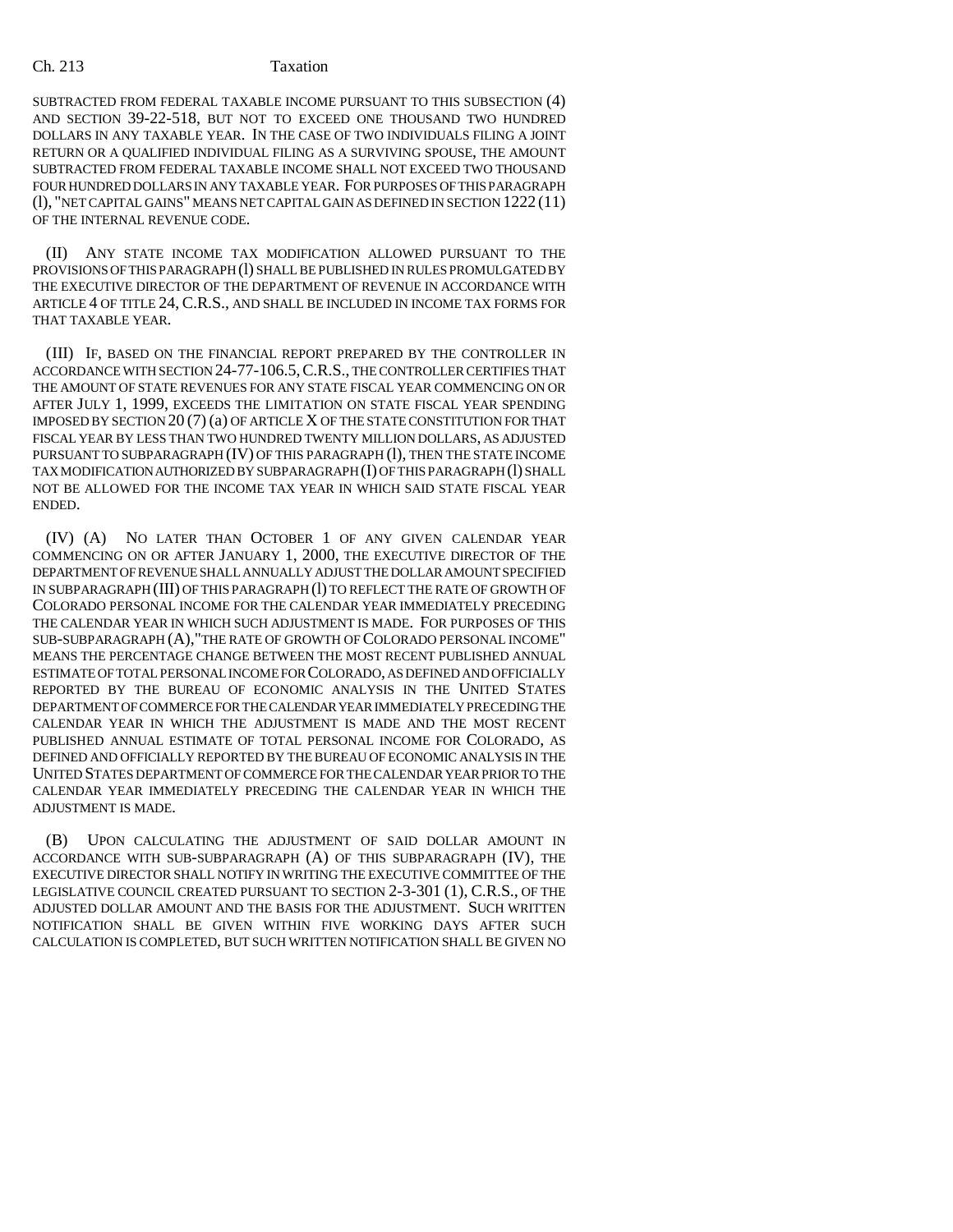LATER THAN OCTOBER 1 OF THE CALENDAR YEAR.

(C) IT IS THE FUNCTION OF THE EXECUTIVE COMMITTEE TO REVIEW AND APPROVE OR DISAPPROVE SUCH ADJUSTMENT OF SAID DOLLAR AMOUNT WITHIN TWENTY DAYS AFTER RECEIPT OF SUCH WRITTEN NOTIFICATION FROM THE EXECUTIVE DIRECTOR. ANY ADJUSTMENT THAT IS NOT APPROVED OR DISAPPROVED BY THE EXECUTIVE COMMITTEE WITHIN SAID TWENTY DAYS SHALL BE AUTOMATICALLY APPROVED; EXCEPT THAT, IF WITHIN SAID TWENTY DAYS THE EXECUTIVE COMMITTEE SCHEDULES A HEARING ON SUCH ADJUSTMENT, SUCH AUTOMATIC APPROVAL SHALL NOT OCCUR UNLESS THE EXECUTIVE COMMITTEE DOES NOT APPROVE OR DISAPPROVE SUCH ADJUSTMENT AFTER THE CONCLUSION OF SUCH HEARING. ANY HEARING CONDUCTED BY THE EXECUTIVE COMMITTEE PURSUANT TO THIS SUB-SUBPARAGRAPH (C) SHALL BE CONCLUDED NO LATER THAN TWENTY-FIVE DAYS AFTER RECEIPT OF SUCH WRITTEN NOTIFICATION FROM THE EXECUTIVE DIRECTOR.

(D) IF THE EXECUTIVE COMMITTEE DISAPPROVES ANY ADJUSTMENT OF SAID DOLLAR AMOUNT CALCULATED BY THE EXECUTIVE DIRECTOR PURSUANT TO THIS SUBPARAGRAPH (IV), THE EXECUTIVE COMMITTEE SHALL SPECIFY SUCH ADJUSTED DOLLAR AMOUNT TO BE UTILIZED BY THE EXECUTIVE DIRECTOR. ANY ADJUSTED DOLLAR AMOUNT SPECIFIED BY THE EXECUTIVE COMMITTEE PURSUANT TO THIS SUB-SUBPARAGRAPH (D) SHALL BE CALCULATED IN ACCORDANCE WITH THE PROVISIONS OF SUB-SUBPARAGRAPH (A) OF THIS SUBPARAGRAPH (IV).

(E) FOR THE PURPOSE OF DETERMINING WHETHER THE STATE INCOME TAX MODIFICATION AUTHORIZED BY SUBPARAGRAPH (I) OF THIS PARAGRAPH (l) IS TO BE ALLOWED IN ANY GIVEN TAX YEAR, THE EXECUTIVE DIRECTOR SHALL NOT UTILIZE ANY ADJUSTED DOLLAR AMOUNT THAT HAS NOT BEEN APPROVED PURSUANT TO SUB-SUBPARAGRAPH (C) OF THIS SUBPARAGRAPH (IV) OR OTHERWISE SPECIFIED PURSUANT TO SUB-SUBPARAGRAPH (D) OF THIS SUBPARAGRAPH (IV).

(V) IF ONE OR MORE BALLOT QUESTIONS THAT SEEK AUTHORIZATION FOR THE STATE TO RETAIN AND SPEND ALL OR ANY PORTION OF THE AMOUNT OF EXCESS STATE REVENUES FOR THE IMMEDIATELY PRECEDING FISCAL YEAR ARE SUBMITTED TO THE VOTERS AT A STATEWIDE ELECTION TO BE HELD IN NOVEMBER OF ANY CALENDAR YEAR COMMENCING ON OR AFTER JANUARY 1, 2000, THE EXECUTIVE DIRECTOR OF THE DEPARTMENT OF REVENUE SHALL NOT DETERMINE WHETHER THE STATE INCOME TAX MODIFICATION AUTHORIZED BY SUBPARAGRAPH (I) OF THIS PARAGRAPH (l) SHALL BE ALLOWED AND SHALL NOT PROMULGATE RULES CONTAINING SAID STATE INCOME TAX MODIFICATION UNTIL THE IMPACT OF THE RESULTS OF SAID ELECTION ON THE AMOUNT OF THE EXCESS STATE REVENUES TO BE REFUNDED IS ASCERTAINED.

(VI) THE GENERAL ASSEMBLY HEREBY FINDS AND DECLARES THAT THE STATE INCOME TAX MODIFICATION AUTHORIZED BY SUBPARAGRAPH (I) OF THIS PARAGRAPH (l) IS A REASONABLE METHOD OF REFUNDING A PORTION OF THE EXCESS STATE REVENUES REQUIRED TO BE REFUNDED IN ACCORDANCE WITH SECTION 20 (7) (a) OF ARTICLE X OF THE STATE CONSTITUTION.

**SECTION 2.** 24-77-106.5, Colorado Revised Statutes, is amended to read:

**24-77-106.5. Annual financial report.** (1) (a) For each fiscal year, the controller shall prepare a financial report for the state for purposes of ascertaining